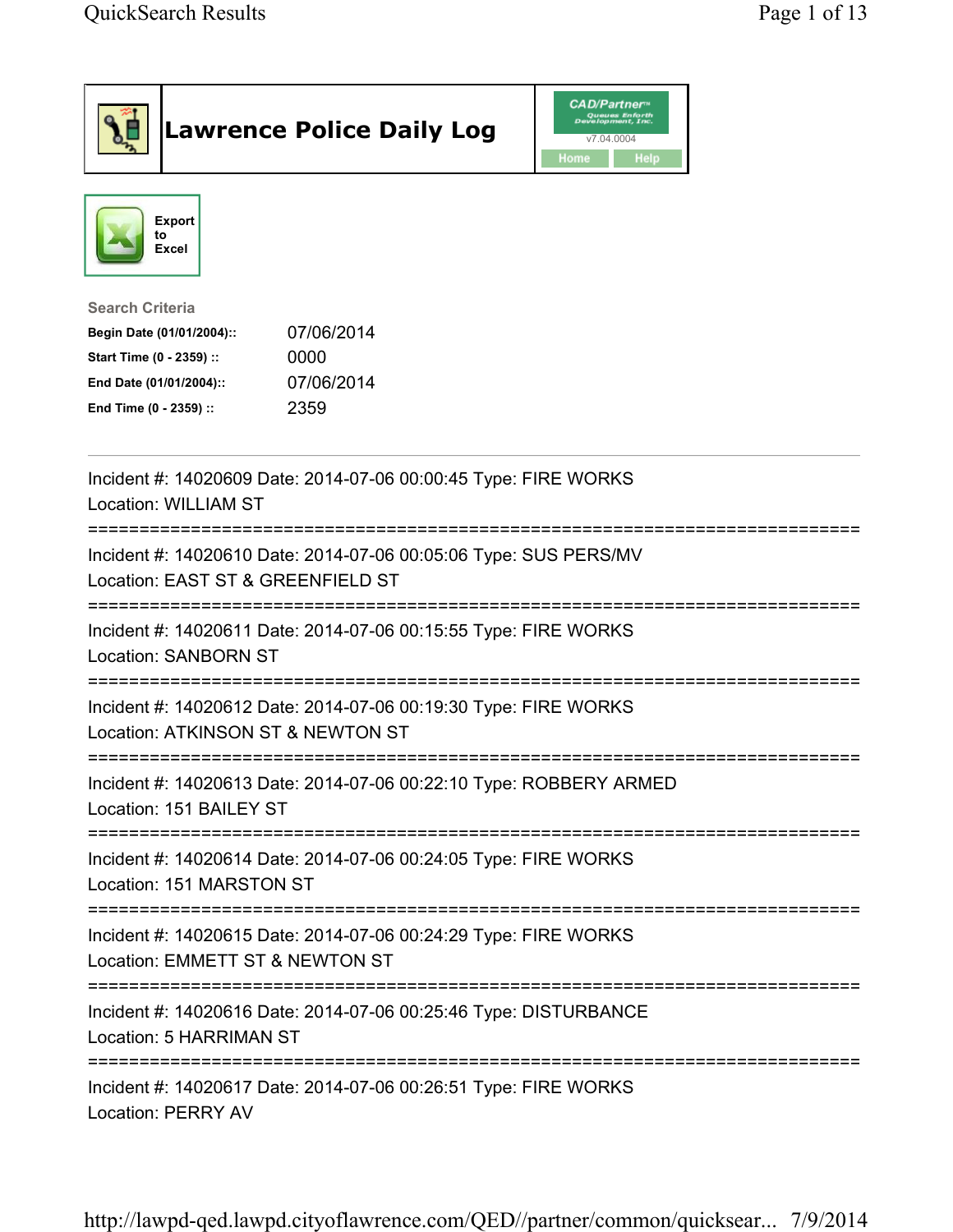| Incident #: 14020619 Date: 2014-07-06 00:27:15 Type: NOISE ORD<br>Location: 13 THORTON FL 2                                              |
|------------------------------------------------------------------------------------------------------------------------------------------|
| Incident #: 14020618 Date: 2014-07-06 00:27:42 Type: ALARM/BURG<br>Location: RODRIGUEZ RESIDENCE / 81 AMES ST                            |
| Incident #: 14020620 Date: 2014-07-06 00:33:23 Type: NOISE ORD<br>Location: MELROSE ST & WATER ST<br>===========================         |
| Incident #: 14020621 Date: 2014-07-06 00:36:25 Type: NOISE ORD<br>Location: HANCOCK ST & MASON ST                                        |
| Incident #: 14020622 Date: 2014-07-06 00:45:56 Type: DOMESTIC/PROG<br>Location: 170 GARDEN ST FL 2                                       |
| Incident #: 14020623 Date: 2014-07-06 00:56:13 Type: SUICIDE ATTEMPT<br>Location: ARLINGTON PARK MANAGEMENT CORP / 355 PARK ST #416 FL 4 |
| Incident #: 14020624 Date: 2014-07-06 00:57:38 Type: DISTURBANCE<br>Location: 9 POPLAR ST                                                |
| Incident #: 14020625 Date: 2014-07-06 00:59:57 Type: FIRE WORKS<br>Location: 59 WOODLAND ST                                              |
| Incident #: 14020626 Date: 2014-07-06 01:00:14 Type: FIRE WORKS<br>Location: ERVING AV & SARATOGA ST                                     |
| Incident #: 14020627 Date: 2014-07-06 01:00:21 Type: NOISE ORD<br>Location: 107 BEACON AVE                                               |
| Incident #: 14020628 Date: 2014-07-06 01:00:35 Type: MAN DOWN<br>Location: SAM'S FOOD STORE / 389 BROADWAY                               |
| Incident #: 14020629 Date: 2014-07-06 01:00:57 Type: NOISE ORD<br>Location: 77 SALEM ST                                                  |
| Incident #: 14020630 Date: 2014-07-06 01:01:34 Type: NOISE ORD<br>Location: 77 FARLEY ST                                                 |
| Incident #: 14020631 Date: 2014-07-06 01:08:12 Type: NOISE ORD<br>$I$ and $I$ and $I$ $\Omega$ DIAMONID OT $\#$                          |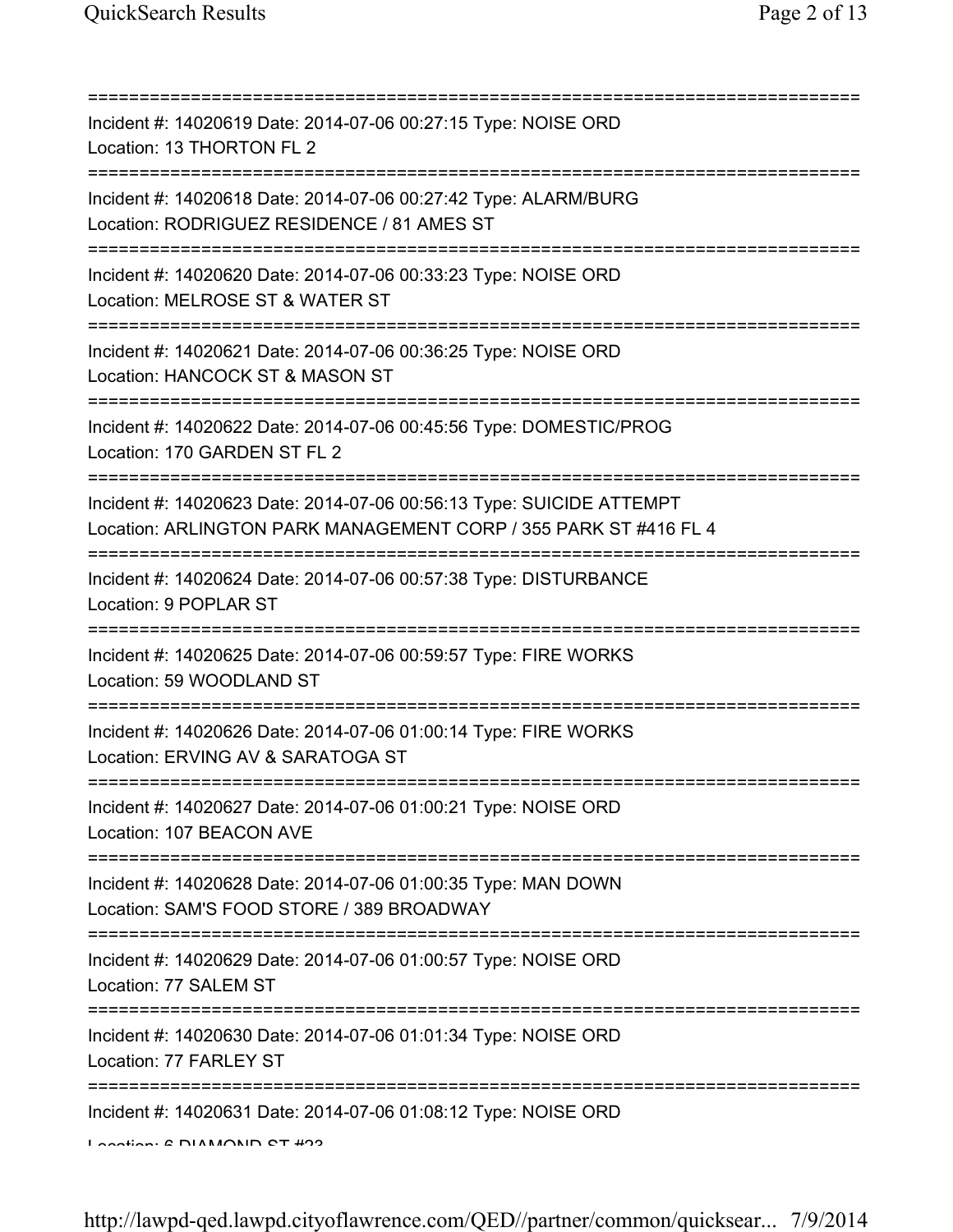| Incident #: 14020632 Date: 2014-07-06 01:37:38 Type: FIGHT<br><b>Location: POPLAR ST</b><br>====================================                            |
|-------------------------------------------------------------------------------------------------------------------------------------------------------------|
| Incident #: 14020633 Date: 2014-07-06 01:42:13 Type: ALARM/BURG<br>Location: GIUFFRIDA RESIDENCE / 452 MT VERNON ST<br>-=================================== |
| Incident #: 14020634 Date: 2014-07-06 01:52:22 Type: FIRE WORKS<br>Location: HOWARD ST & PLEASANT ST                                                        |
| Incident #: 14020635 Date: 2014-07-06 02:10:01 Type: TOW OF M/V<br>Location: 119 THOREAU WAY                                                                |
| Incident #: 14020636 Date: 2014-07-06 02:15:37 Type: FIRE WORKS<br>Location: BIGELOW ST & CARLETON ST                                                       |
| Incident #: 14020637 Date: 2014-07-06 02:22:51 Type: NOISE ORD<br>Location: 59 AMES ST                                                                      |
| Incident #: 14020638 Date: 2014-07-06 02:34:21 Type: ALARMS<br>Location: 70 N PARISH RD                                                                     |
| Incident #: 14020639 Date: 2014-07-06 02:46:02 Type: UNWANTEDGUEST<br>Location: 46 AMESBURY ST #7A                                                          |
| Incident #: 14020640 Date: 2014-07-06 02:52:48 Type: SUS PERS/MV<br>Location: 62 DARTMOUTH ST                                                               |
| Incident #: 14020642 Date: 2014-07-06 02:57:18 Type: SPECIAL CHECK<br>Location: 19 SPRINGFIELD ST                                                           |
| Incident #: 14020641 Date: 2014-07-06 02:57:32 Type: FIRE WORKS<br>Location: 94 BOXFORD ST                                                                  |
| Incident #: 14020643 Date: 2014-07-06 03:09:00 Type: NOISE ORD<br>Location: 69 BERKELEY ST FL 2                                                             |
| Incident #: 14020644 Date: 2014-07-06 03:23:43 Type: ALARM/BURG<br>Location: MARTE RESIDENCE / 460 HAVERHILL ST                                             |
| Incident #: 14020645 Date: 2014-07-06 03:47:31 Type: ALARMS                                                                                                 |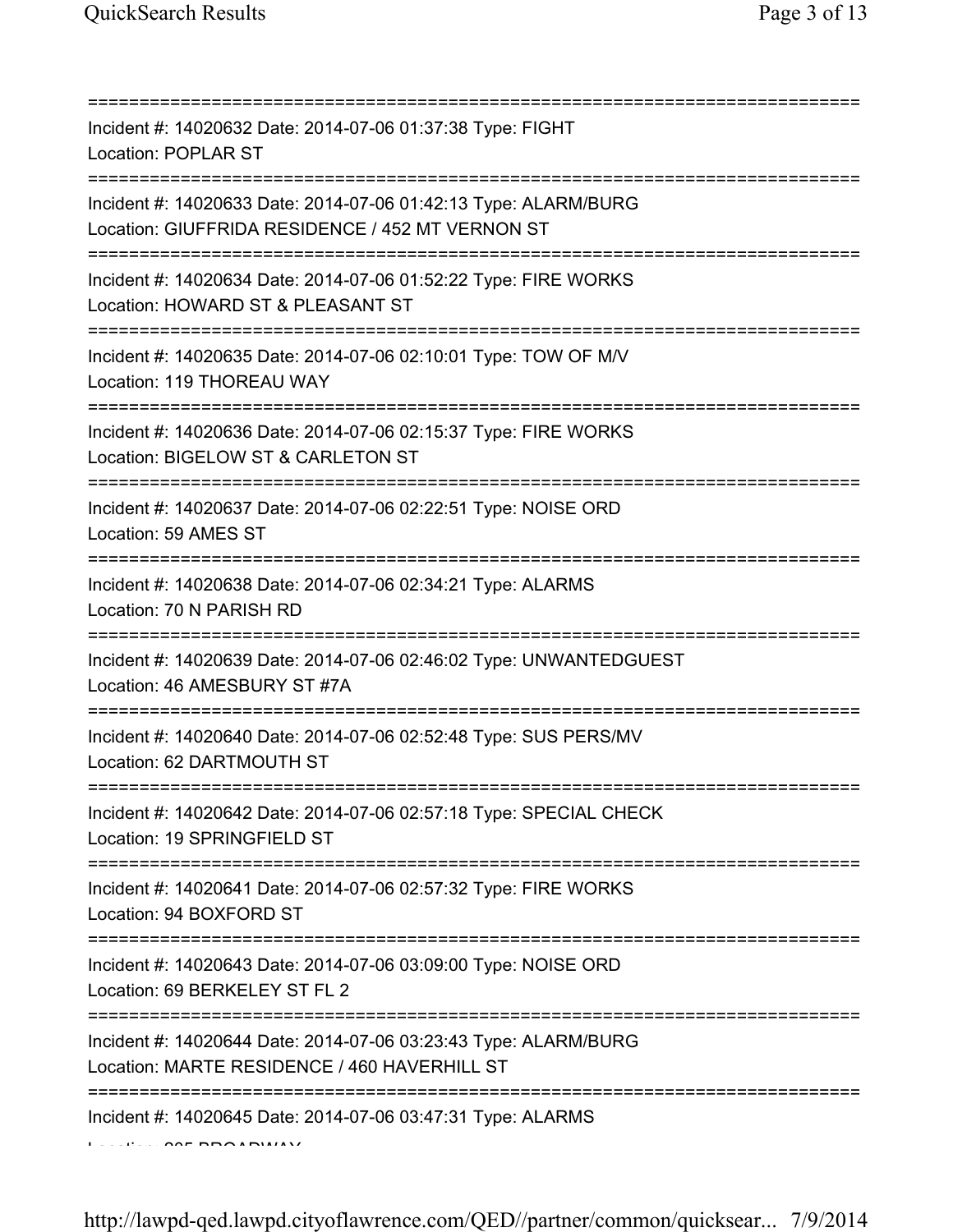Location: CAULKINS CT

=========================================================================== Incident #: 14020646 Date: 2014-07-06 03:49:28 Type: M/V STOP Location: MARLBORO ST & S UNION ST =========================================================================== Incident #: 14020647 Date: 2014-07-06 03:52:00 Type: DOMESTIC/PROG Location: 127 OSGOOD ST #1 =========================================================================== Incident #: 14020648 Date: 2014-07-06 04:10:01 Type: UNWANTEDGUEST Location: 570 S UNION ST #1 =========================================================================== Incident #: 14020649 Date: 2014-07-06 04:36:08 Type: SPECIAL CHECK Location: 19 SPRINGFIELD ST =========================================================================== Incident #: 14020650 Date: 2014-07-06 04:44:23 Type: ALARMS Location: 112 E HAVERHILL ST =========================================================================== Incident #: 14020651 Date: 2014-07-06 04:55:26 Type: SPECIAL CHECK Location: WASHINGTON ST =========================================================================== Incident #: 14020652 Date: 2014-07-06 05:47:37 Type: MEDIC SUPPORT Location: 137 NEWBURY ST =========================================================================== Incident #: 14020653 Date: 2014-07-06 05:55:23 Type: UNWANTEDGUEST Location: 219 E HAVERHILL ST FL 3 =========================================================================== Incident #: 14020654 Date: 2014-07-06 05:57:13 Type: SHOTS FIRED Location: FERRY ST & PROSPECT ST =========================================================================== Incident #: 14020655 Date: 2014-07-06 06:24:01 Type: ALARMS Location: FREDS AUTO REPAIR / 265 LOWELL ST =========================================================================== Incident #: 14020656 Date: 2014-07-06 07:03:03 Type: TOW OF M/V Location: 41 WHITE ST =========================================================================== Incident #: 14020657 Date: 2014-07-06 07:23:51 Type: PARK & WALK Location: 205 BROADWAY =========================================================================== Incident #: 14020658 Date: 2014-07-06 08:09:40 Type: SPECIAL CHECK Location: 19 SPRINGFIELD ST =========================================================================== Incident #: 14020659 Date: 2014-07-06 08:11:23 Type: SPECIAL CHECK

http://lawpd-qed.lawpd.cityoflawrence.com/QED//partner/common/quicksear... 7/9/2014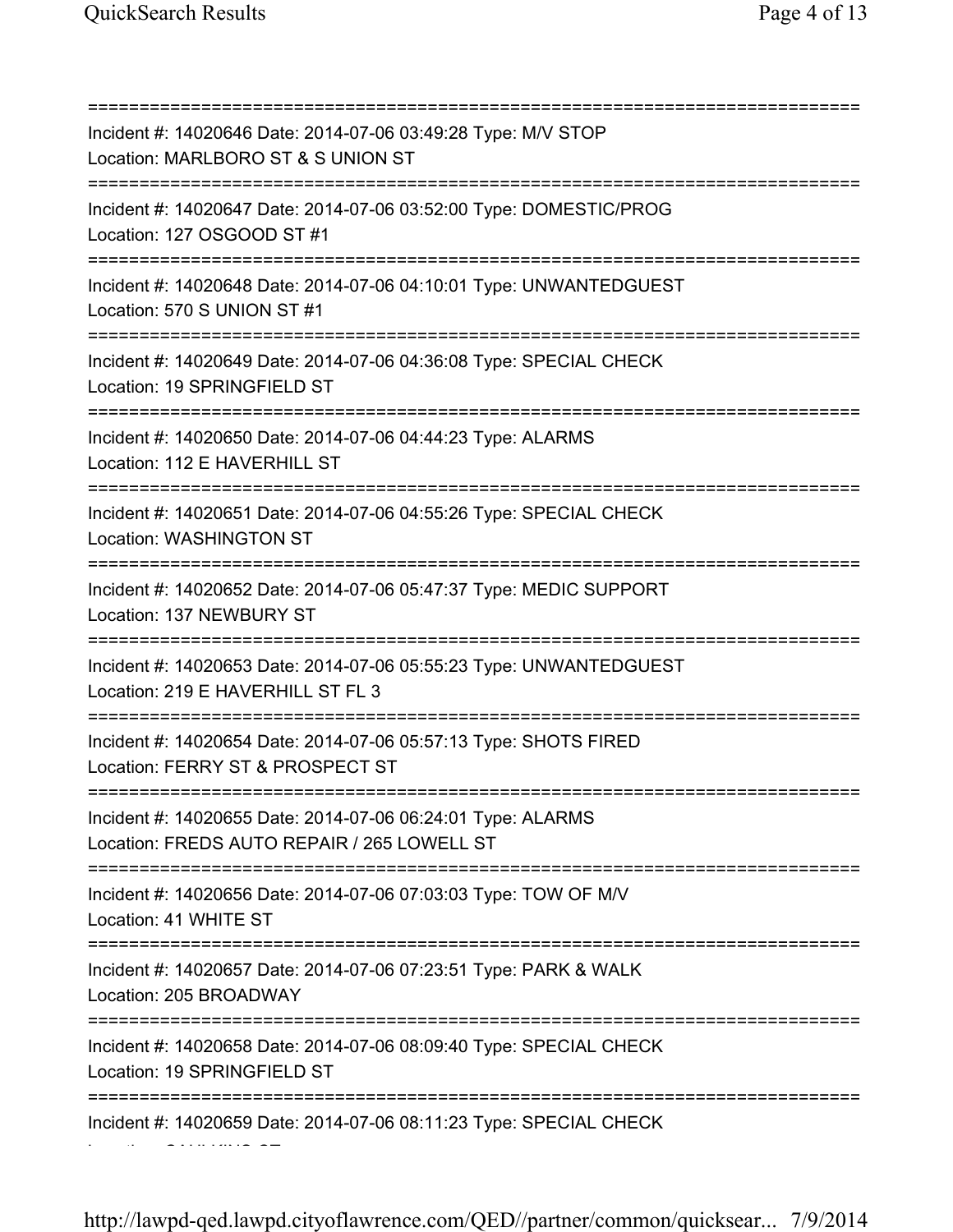=========================================================================== Incident #: 14020660 Date: 2014-07-06 08:20:06 Type: ALARMS Location: 5 HOME ST =========================================================================== Incident #: 14020661 Date: 2014-07-06 08:44:52 Type: A&B D/W PAST Location: UNION ST & NEWBURY ST =========================================================================== Incident #: 14020662 Date: 2014-07-06 09:10:37 Type: UNWANTEDGUEST Location: 90 LEXINGTON ST =========================================================================== Incident #: 14020663 Date: 2014-07-06 09:13:49 Type: MAL DAMAGE Location: 120 BUTLER ST =========================================================================== Incident #: 14020664 Date: 2014-07-06 09:21:19 Type: GENERAL SERV Location: 200 EXCHANGE ST FL 3RDFL =========================================================================== Incident #: 14020665 Date: 2014-07-06 09:24:48 Type: HIT & RUN M/V Location: 323 WATER ST =========================================================================== Incident #: 14020666 Date: 2014-07-06 09:37:13 Type: ROBBERY UNARM Location: TREMONT & CROSS ST =========================================================================== Incident #: 14020667 Date: 2014-07-06 10:02:25 Type: ALARM/BURG Location: MALDONADO RESD / 25 EXETER ST =========================================================================== Incident #: 14020668 Date: 2014-07-06 10:13:54 Type: SUS PERS/MV Location: FERRY ST & PROSPECT ST =========================================================================== Incident #: 14020669 Date: 2014-07-06 10:30:01 Type: M/V STOP Location: 118 S UNION ST =========================================================================== Incident #: 14020670 Date: 2014-07-06 10:43:17 Type: STOL/MV/PAS Location: 65 OAK ST #ST =========================================================================== Incident #: 14020671 Date: 2014-07-06 10:46:36 Type: NOISE ORD Location: 46 FARNHAM ST =========================================================================== Incident #: 14020672 Date: 2014-07-06 10:52:24 Type: E911 HANGUP Location: ALMAWALI INC / 703 HAVERHILL ST =========================================================================== Incident #: 14020673 Date: 2014-07-06 10:54:14 Type: INVEST CONT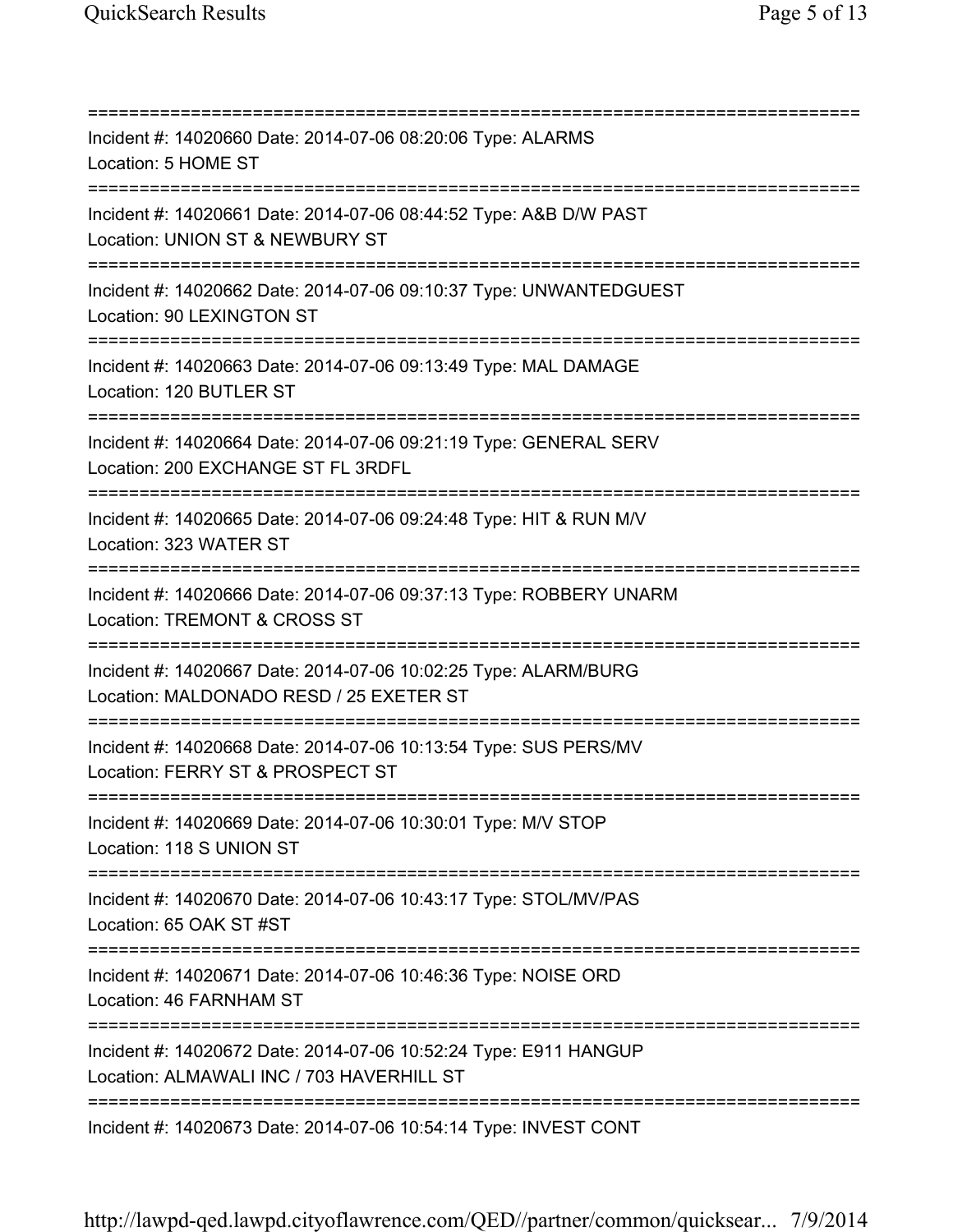| Incident #: 14020674 Date: 2014-07-06 11:00:13 Type: DETAIL<br>Location: 50 HIGH ST<br>================================                           |
|---------------------------------------------------------------------------------------------------------------------------------------------------|
| Incident #: 14020675 Date: 2014-07-06 11:05:30 Type: 209A/SERVE<br>Location: 100 SHEPARD ST<br>=================================                  |
| Incident #: 14020676 Date: 2014-07-06 11:10:15 Type: 209A/SERVE<br>Location: 30 SARATOGA ST                                                       |
| Incident #: 14020677 Date: 2014-07-06 11:15:12 Type: 209A/SERVE<br>Location: 187 ARLINGTON ST FL 2                                                |
| Incident #: 14020678 Date: 2014-07-06 11:21:52 Type: DOMESTIC/PROG<br>Location: 18 DAISY ST                                                       |
| Incident #: 14020679 Date: 2014-07-06 11:23:55 Type: STOL/MV/PAS<br>Location: 134 WEST ST                                                         |
| Incident #: 14020680 Date: 2014-07-06 11:25:43 Type: DETAIL<br>Location: HIGGINS STATE POOL / 180 CRAWFORD ST                                     |
| Incident #: 14020681 Date: 2014-07-06 11:53:43 Type: TOW OF M/V<br>Location: 71 LYNN ST                                                           |
| Incident #: 14020682 Date: 2014-07-06 12:13:58 Type: DOMESTIC/PAST<br>Location: 54 ESSEX ST #8                                                    |
| Incident #: 14020683 Date: 2014-07-06 12:14:17 Type: MAL DAMAGE<br>Location: 36 FARLEY ST                                                         |
| ;==================================<br>Incident #: 14020684 Date: 2014-07-06 12:27:27 Type: ALARM/BURG<br>Location: FARIA RESD / 533 HAVERHILL ST |
| Incident #: 14020685 Date: 2014-07-06 12:32:33 Type: THREATS<br>Location: 181 FARNHAM ST                                                          |
| Incident #: 14020686 Date: 2014-07-06 12:45:39 Type: SUS PERS/MV<br>Location: 22 HOLLY ST                                                         |
| Incident #: 14020687 Date: 2014-07-06 13:23:33 Type: LARCENY/PAST                                                                                 |

http://lawpd-qed.lawpd.cityoflawrence.com/QED//partner/common/quicksear... 7/9/2014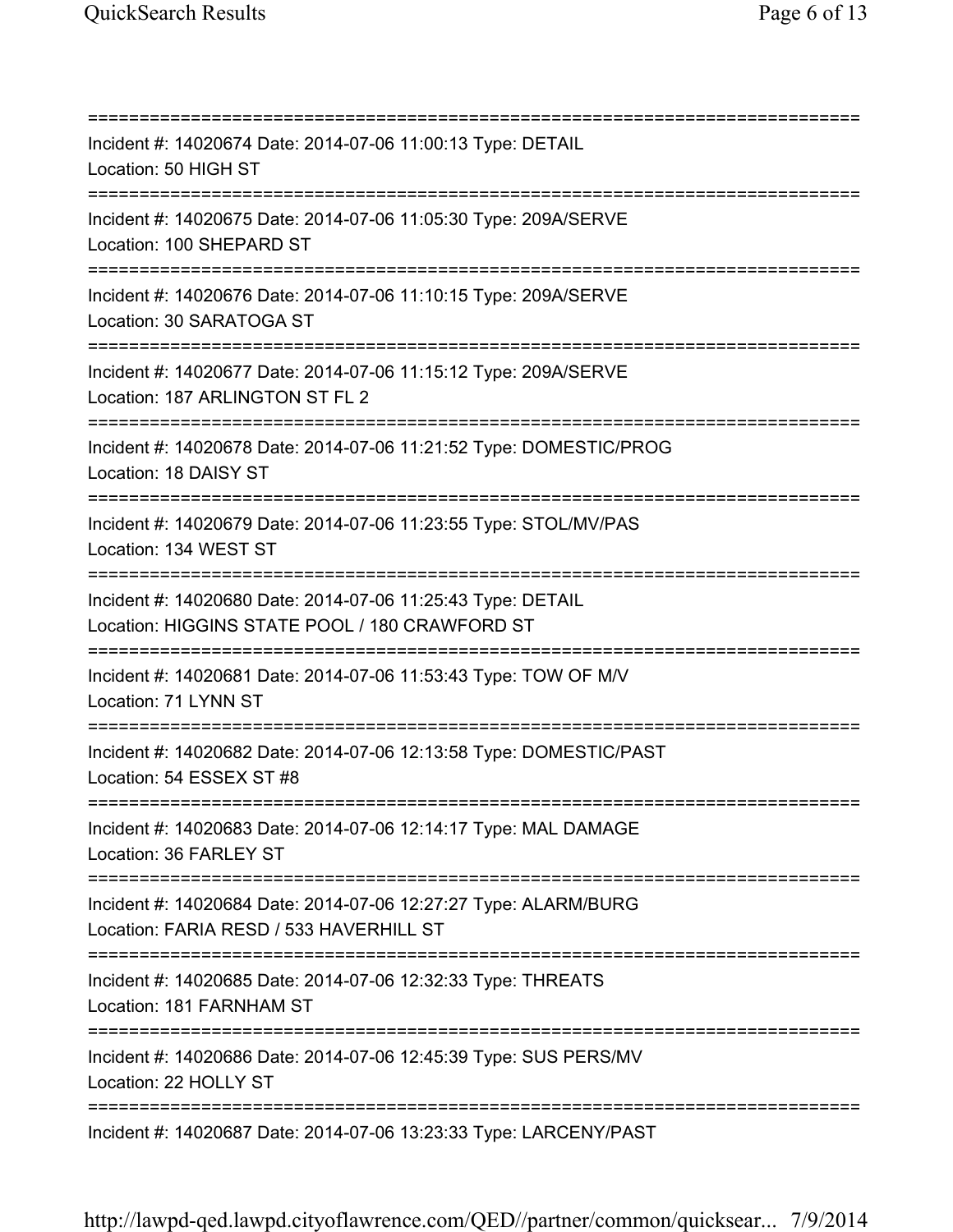| Location: 219 E HAVERHILL ST<br>==============================                                                                                          |
|---------------------------------------------------------------------------------------------------------------------------------------------------------|
| Incident #: 14020688 Date: 2014-07-06 13:26:53 Type: 911 HANG UP<br>Location: BIG N' BEEFY / 415 BROADWAY<br>:======================                    |
| Incident #: 14020689 Date: 2014-07-06 13:28:13 Type: MEDIC SUPPORT<br>Location: 415 BROADWAY<br>======================================                  |
| Incident #: 14020690 Date: 2014-07-06 13:36:09 Type: AUTO ACC/PI<br>Location: PUEBLO SUPERMARKET / 309 PARK ST<br>===================================== |
| Incident #: 14020691 Date: 2014-07-06 13:53:38 Type: DOMESTIC/PAST<br>Location: 54 ESSEX ST #8 FL 3                                                     |
| Incident #: 14020692 Date: 2014-07-06 14:09:07 Type: AUTO ACC/NO PI<br>Location: DEMOULAS MARKET / 700 ESSEX ST                                         |
| Incident #: 14020693 Date: 2014-07-06 14:11:56 Type: AUTO ACC/NO PI<br>Location: CANAL ST & UNION ST                                                    |
| Incident #: 14020694 Date: 2014-07-06 14:14:54 Type: DISTURBANCE<br>Location: 60 FLORAL ST                                                              |
| Incident #: 14020695 Date: 2014-07-06 14:21:42 Type: DISTURBANCE<br>Location: 12 PORTLAND ST FL 2                                                       |
| Incident #: 14020696 Date: 2014-07-06 14:38:16 Type: CK WELL BEING<br>Location: 49 BOXFORD ST                                                           |
| Incident #: 14020697 Date: 2014-07-06 14:45:13 Type: AUTO ACC/NO PI<br>Location: 62 MARGIN ST                                                           |
| Incident #: 14020698 Date: 2014-07-06 15:17:10 Type: ALARM/BURG<br>Location: WEATHERBEE SCHOOL / 75 NEWTON ST                                           |
| Incident #: 14020699 Date: 2014-07-06 15:26:04 Type: TOW OF M/V<br>Location: CVS PHARMACY / 266 BROADWAY                                                |
| Incident #: 14020700 Date: 2014-07-06 15:27:27 Type: HIT & RUN M/V<br>Location: 7 VINE ST                                                               |
| <u>Indident #: 47000704 Deta: 0047 07 06 45:00:56 Tune: ALITO ACC/NIO DI</u>                                                                            |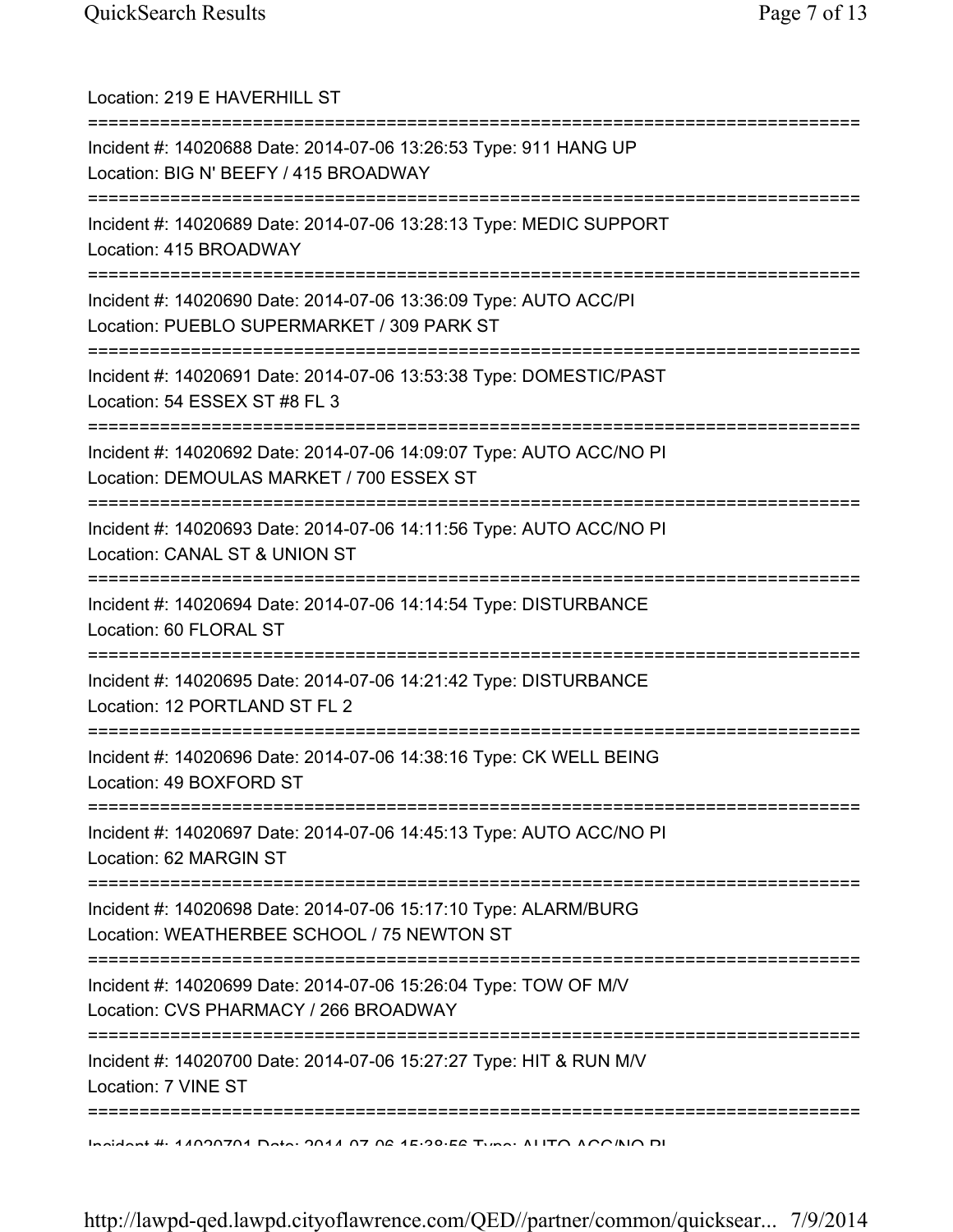Location: 99 SUMMER ST =========================================================================== Incident #: 14020702 Date: 2014-07-06 15:48:58 Type: SUS PERS/MV Location: SALEM & S UNION ST =========================================================================== Incident #: 14020703 Date: 2014-07-06 15:56:25 Type: SUS PERS/MV Location: 7 JOHN ST =========================================================================== Incident #: 14020704 Date: 2014-07-06 16:12:44 Type: DISTURBANCE Location: FOXCROFT ST & MT VERNON ST =========================================================================== Incident #: 14020705 Date: 2014-07-06 16:46:31 Type: UNWANTEDGUEST Location: PSYCHOLOGICAL CENTER / 584 HAVERHILL ST =========================================================================== Incident #: 14020706 Date: 2014-07-06 16:48:30 Type: LOUD NOISE Location: 135 WOODLAND ST FL 1STFL =========================================================================== Incident #: 14020707 Date: 2014-07-06 17:02:21 Type: TOW OF M/V Location: 266 BROADWAY =========================================================================== Incident #: 14020708 Date: 2014-07-06 17:10:00 Type: SEX OFF. PAST Location: 192 OSGOOD ST =========================================================================== Incident #: 14020709 Date: 2014-07-06 17:20:18 Type: NOISE ORD Location: 35 SHAW ST =========================================================================== Incident #: 14020710 Date: 2014-07-06 17:38:40 Type: NOISE ORD Location: 55 MANN ST =========================================================================== Incident #: 14020711 Date: 2014-07-06 17:49:18 Type: NOISE ORD Location: 8 SHERIDAN ST =========================================================================== Incident #: 14020712 Date: 2014-07-06 17:51:27 Type: EXTRA SURVEIL Location: WASHINGTON ST =========================================================================== Incident #: 14020713 Date: 2014-07-06 17:56:32 Type: EXTRA SURVEIL Location: SPRINGFIELD ST =========================================================================== Incident #: 14020714 Date: 2014-07-06 18:05:24 Type: ANIMAL COMPL Location: 90 LOWELL ST ===========================================================================  $\mathbf{1}^{10}$  A ACCORDED  $\mathbf{1}^{11}$  . 2014 07 06 10 06 19:36:51 Type: SUS PERS/MV

http://lawpd-qed.lawpd.cityoflawrence.com/QED//partner/common/quicksear... 7/9/2014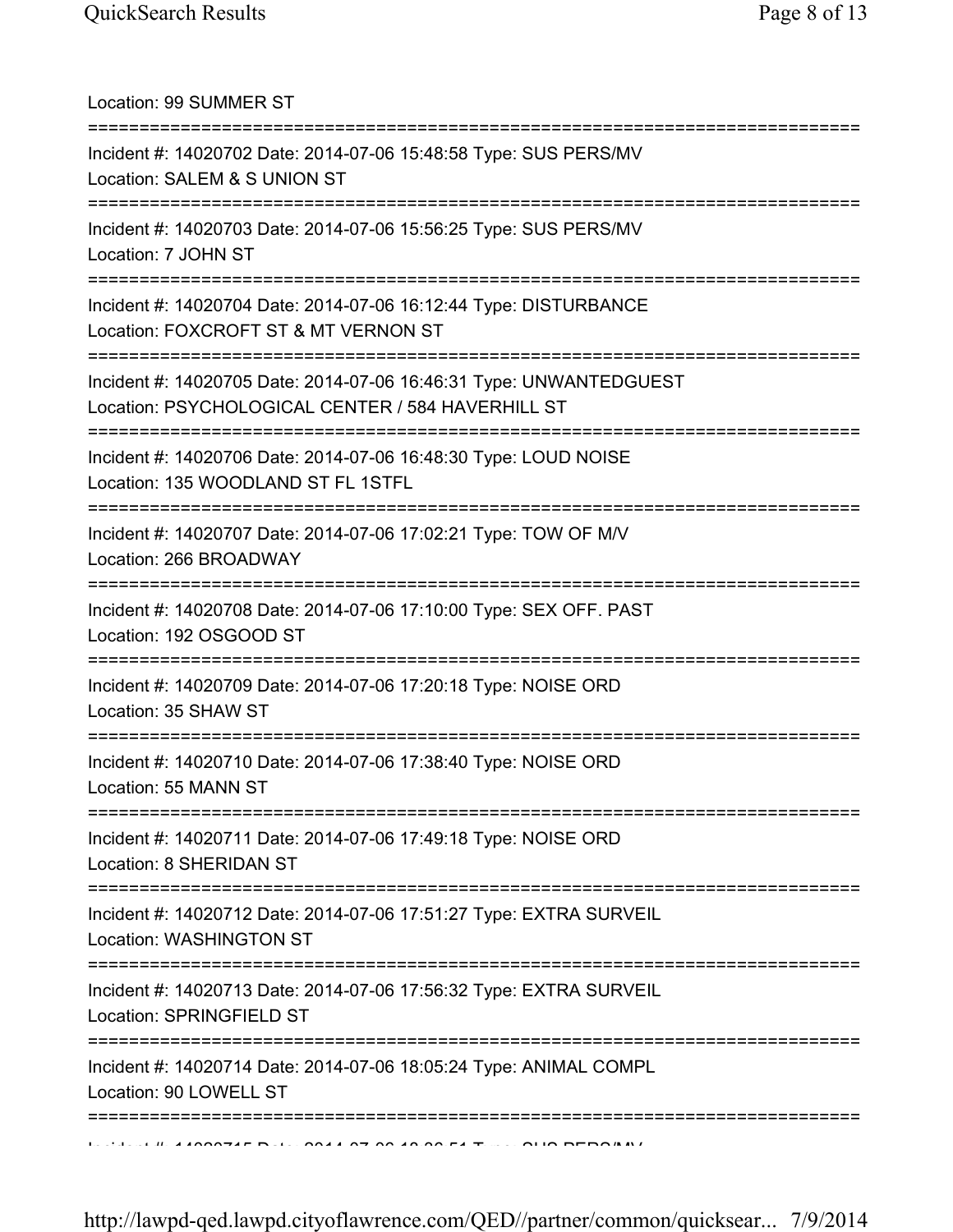| Location: 29 BROMFIELD ST                                                                                                  |
|----------------------------------------------------------------------------------------------------------------------------|
| Incident #: 14020716 Date: 2014-07-06 18:41:19 Type: M/V STOP<br>Location: BENNINGTON ST & LAWRENCE ST                     |
| Incident #: 14020717 Date: 2014-07-06 19:11:06 Type: DOMESTIC/PROG<br>Location: 54 NEWBURY ST #7 FL 2                      |
| Incident #: 14020718 Date: 2014-07-06 19:24:28 Type: THREATS<br>Location: D'WENDY'S RESTARAUNT / 459 BROADWAY              |
| Incident #: 14020719 Date: 2014-07-06 19:30:45 Type: NOISE ORD<br>Location: 126 SYLVESTER ST                               |
| Incident #: 14020720 Date: 2014-07-06 19:33:37 Type: NOISE ORD<br>Location: 23 COOLIDGE ST                                 |
| Incident #: 14020721 Date: 2014-07-06 19:44:47 Type: GENERAL SERV<br>Location: 29 WILLOW ST                                |
| Incident #: 14020722 Date: 2014-07-06 19:46:30 Type: NOISE ORD<br>Location: 391 HAMPSHIRE ST                               |
| Incident #: 14020723 Date: 2014-07-06 19:54:08 Type: NOISE ORD<br>Location: BERKELEY ST & JACKSON ST                       |
| Incident #: 14020724 Date: 2014-07-06 20:03:01 Type: SUICIDE ATTEMPT<br>Location: LAWRENCE PUBLIC LIBRARY / 51 LAWRENCE ST |
| Incident #: 14020725 Date: 2014-07-06 20:07:14 Type: SUS PERS/MV<br>Location: BROADWAY AV                                  |
| Incident #: 14020726 Date: 2014-07-06 20:11:31 Type: EXTRA SURVEIL<br>Location: WASHINGTON ST                              |
| Incident #: 14020727 Date: 2014-07-06 20:26:23 Type: LOUD NOISE<br>Location: 237 BAILEY ST                                 |
| Incident #: 14020728 Date: 2014-07-06 20:29:23 Type: EXTRA SURVEIL<br>Location: FULTON ST & PROSPECT ST                    |
| __________________________________                                                                                         |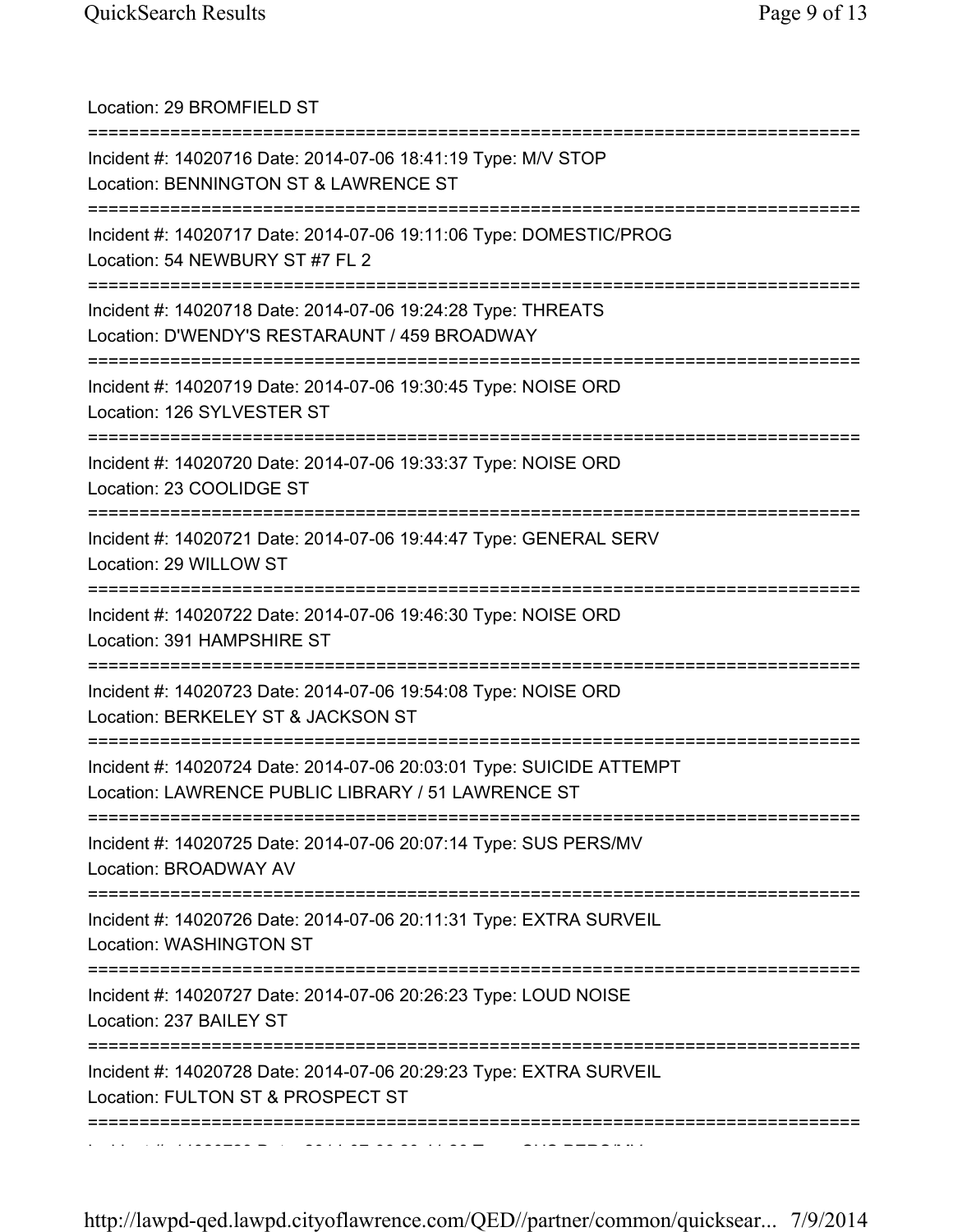| Location: BRADFORD ST & FRANKLIN ST                                                                                                                   |
|-------------------------------------------------------------------------------------------------------------------------------------------------------|
| Incident #: 14020730 Date: 2014-07-06 20:45:46 Type: FIRE WORKS<br>Location: BIGELOW ST & SANBORN ST<br>===================<br>---------------------- |
| Incident #: 14020731 Date: 2014-07-06 20:52:50 Type: FIRE WORKS<br>Location: CLIFTON ST & ANDOVER                                                     |
| Incident #: 14020733 Date: 2014-07-06 20:55:26 Type: CK WELL BEING<br>Location: 40 GREENWOOD ST FL 2                                                  |
| Incident #: 14020732 Date: 2014-07-06 20:57:35 Type: FIRE WORKS<br>Location: FERRY ST & HIGH ST                                                       |
| Incident #: 14020734 Date: 2014-07-06 21:01:51 Type: KEEP PEACE<br>Location: HESS / 605 BROADWAY                                                      |
| Incident #: 14020736 Date: 2014-07-06 21:05:16 Type: UNWANTEDGUEST<br>Location: 196 JACKSON ST FL 4<br>========================                       |
| Incident #: 14020735 Date: 2014-07-06 21:06:14 Type: FIRE WORKS<br>Location: 36 STEARNS AV                                                            |
| Incident #: 14020737 Date: 2014-07-06 21:14:15 Type: FIRE WORKS<br>Location: ALDER ST & WALNUT ST                                                     |
| Incident #: 14020738 Date: 2014-07-06 21:14:31 Type: DOMESTIC/PAST<br>Location: 18 HAMLET ST                                                          |
| Incident #: 14020739 Date: 2014-07-06 21:20:49 Type: EXTRA SURVEIL<br>Location: FULTON ST & PROSPECT ST                                               |
| Incident #: 14020740 Date: 2014-07-06 21:26:30 Type: NOISE ORD<br>Location: 115 ARLINGTON ST                                                          |
| Incident #: 14020741 Date: 2014-07-06 21:27:39 Type: FIRE WORKS<br>Location: 70 SARATOGA ST                                                           |
| Incident #: 14020742 Date: 2014-07-06 21:30:33 Type: BUILDING FIRE<br>Location: 311 WATER ST FL 2                                                     |
|                                                                                                                                                       |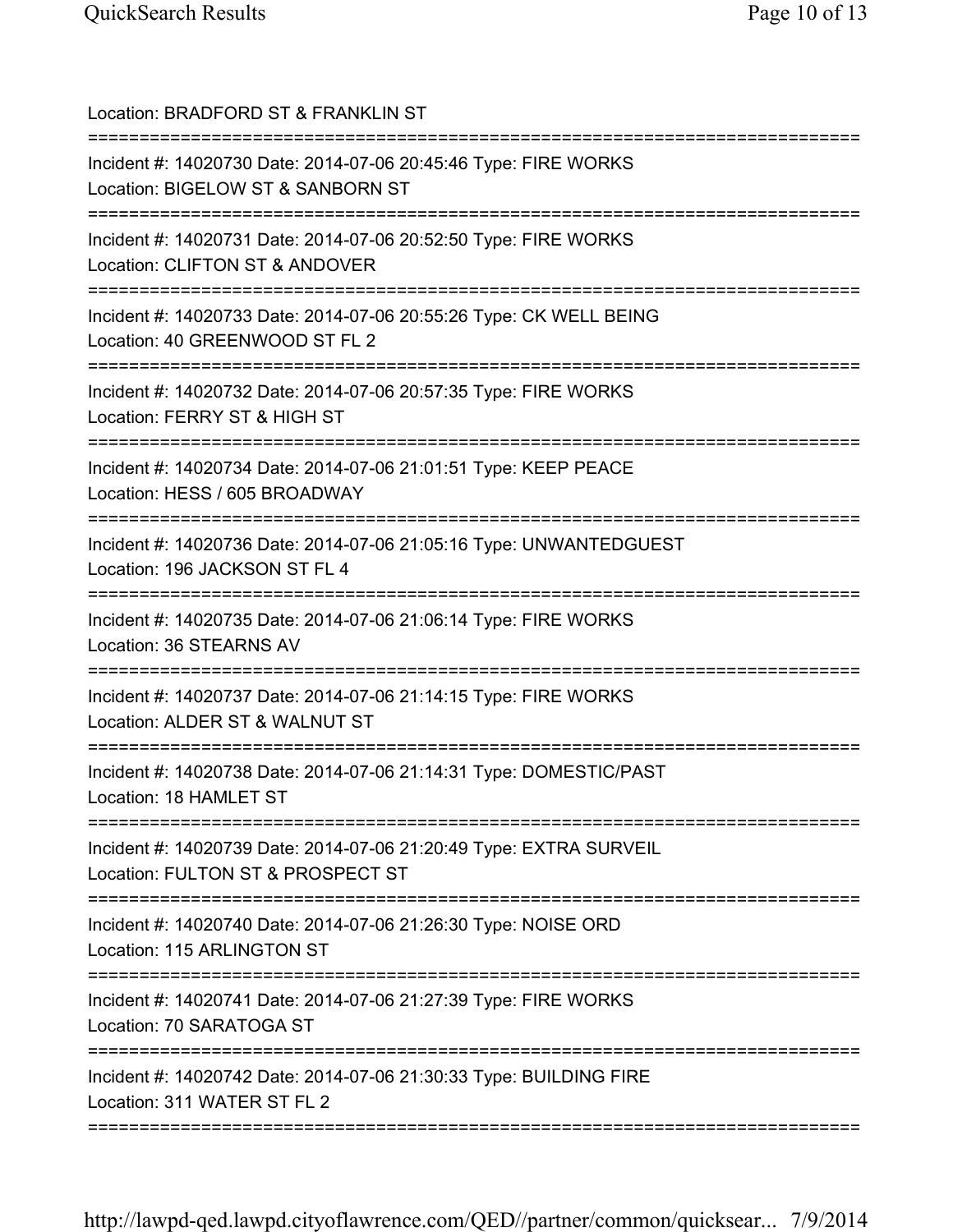| Location: 6 DIAMOND ST #23<br>===================================                                                                                             |
|---------------------------------------------------------------------------------------------------------------------------------------------------------------|
| Incident #: 14020744 Date: 2014-07-06 21:36:47 Type: ASSSIT OTHER PD<br>Location: 27 ORCHARD ST<br>====================                                       |
| Incident #: 14020745 Date: 2014-07-06 21:44:06 Type: A&B D/W PAST<br>Location: ELAINES FISH + CHIP / 234 HAMPSHIRE ST<br>==================================== |
| Incident #: 14020746 Date: 2014-07-06 21:50:14 Type: SUS PERS/MV<br>Location: WINTHROP AV                                                                     |
| Incident #: 14020747 Date: 2014-07-06 21:55:17 Type: FIRE WORKS<br>Location: AVON ST & SAUNDERS ST<br>:============                                           |
| Incident #: 14020749 Date: 2014-07-06 21:58:50 Type: FIRE WORKS<br><b>Location: NEWTON ST</b>                                                                 |
| Incident #: 14020748 Date: 2014-07-06 21:59:03 Type: HIT & RUN M/V<br>Location: HAPPY TIME LAUNDRY MAT / 191 PARKER ST                                        |
| Incident #: 14020750 Date: 2014-07-06 22:00:42 Type: FIRE WORKS<br>Location: DEWEY ST & HOBSON ST                                                             |
| Incident #: 14020751 Date: 2014-07-06 22:01:25 Type: FIRE WORKS<br><b>Location: BROOK ST</b><br>============================                                  |
| Incident #: 14020752 Date: 2014-07-06 22:09:21 Type: FIRE WORKS<br>Location: 31 WASHINGTON ST                                                                 |
| Incident #: 14020753 Date: 2014-07-06 22:11:16 Type: FIRE WORKS<br>Location: HOWARD ST & PLATT ST                                                             |
| Incident #: 14020754 Date: 2014-07-06 22:15:04 Type: EXTRA SURVEIL<br>Location: SPRINGFIELD ST                                                                |
| Incident #: 14020755 Date: 2014-07-06 22:21:24 Type: FIRE WORKS<br>Location: E HAVERHILL ST & PROSPECT ST                                                     |
| Incident #: 14020756 Date: 2014-07-06 22:29:18 Type: FIRE WORKS<br>Location: BOXFORD ST & PHILLIPS ST                                                         |
|                                                                                                                                                               |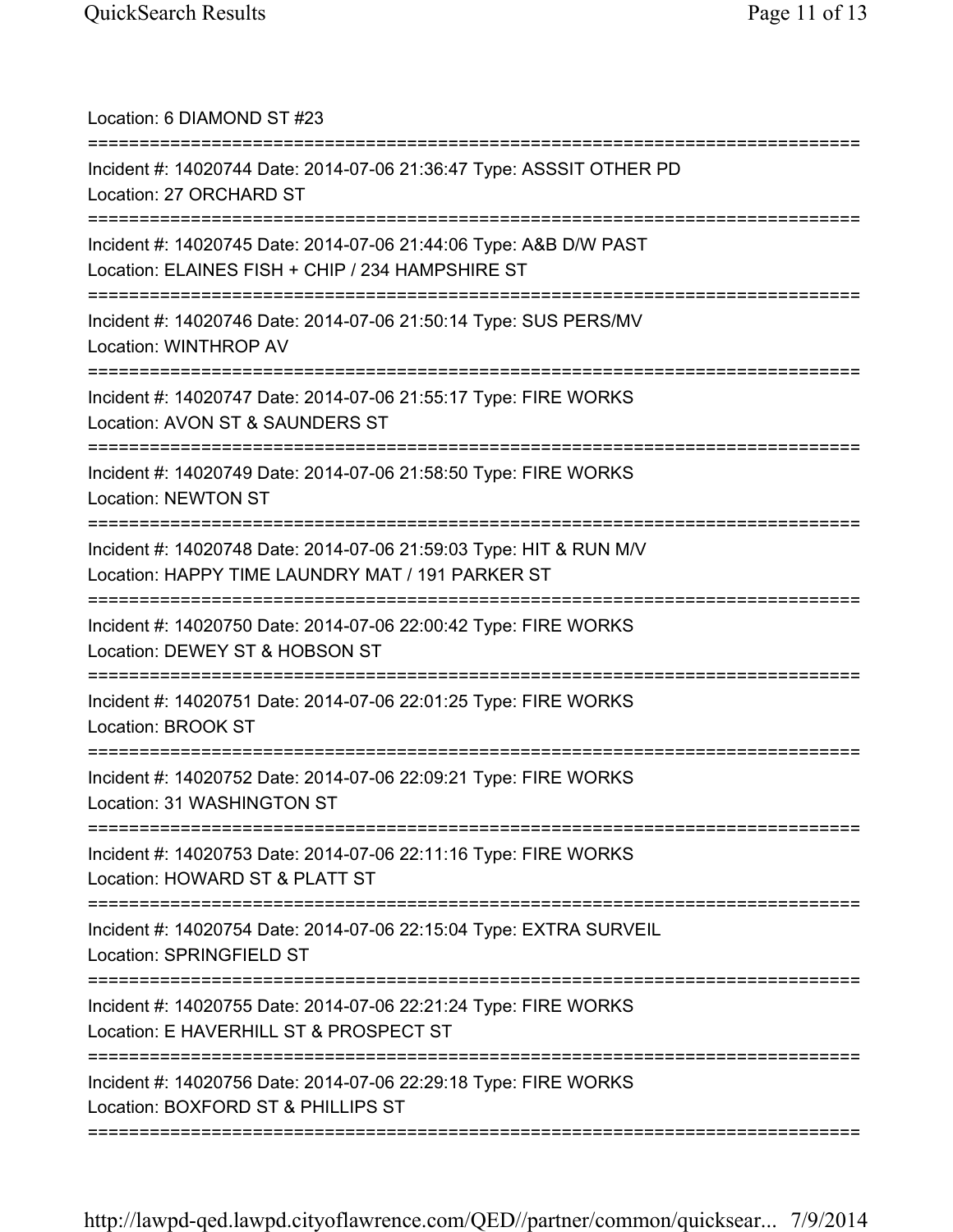| Incident #: 14020757 Date: 2014-07-06 22:33:00 Type: FIRE WORKS<br>Location: 53 BENNINGTON ST                                                    |
|--------------------------------------------------------------------------------------------------------------------------------------------------|
| Incident #: 14020758 Date: 2014-07-06 22:35:47 Type: M/V STOP<br>Location: JACKSON ST & PARK ST                                                  |
| Incident #: 14020759 Date: 2014-07-06 22:35:58 Type: MV/BLOCKING<br>Location: 448 HAMPSHIRE ST                                                   |
| Incident #: 14020760 Date: 2014-07-06 22:39:39 Type: SUICIDE ATTEMPT<br>Location: BROADWAYS ST & ANDOVER ST<br>================================= |
| Incident #: 14020761 Date: 2014-07-06 22:46:02 Type: SUS PERS/MV<br>Location: WATER ST & BROADWAY<br>===========================                 |
| Incident #: 14020762 Date: 2014-07-06 22:58:31 Type: HIT & RUN M/V<br>Location: LOWELL ST & MARGIN ST<br>=========================               |
| Incident #: 14020763 Date: 2014-07-06 22:59:37 Type: FIRE WORKS<br>Location: 453 LOWELL ST                                                       |
| Incident #: 14020764 Date: 2014-07-06 22:59:44 Type: ALARM/BURG<br>Location: MALCO ELECTRONICS / 5 WOLCOTT AV                                    |
| Incident #: 14020765 Date: 2014-07-06 23:03:21 Type: NOISE ORD<br>Location: CANTON ST & PROSPECT ST                                              |
| Incident #: 14020766 Date: 2014-07-06 23:15:24 Type: NOISE ORD<br>Location: 122 JACKSON ST                                                       |
| Incident #: 14020767 Date: 2014-07-06 23:18:25 Type: MAL DAMAGE<br>Location: BENNINGTON ST & BROMFIELD ST                                        |
| Incident #: 14020768 Date: 2014-07-06 23:34:20 Type: NOISE ORD<br>Location: 141 AMESBURY ST                                                      |
| Incident #: 14020769 Date: 2014-07-06 23:50:20 Type: SPECIAL CHECK<br>Location: CENTRE ST & WILLOW ST                                            |
|                                                                                                                                                  |

483 record(s)